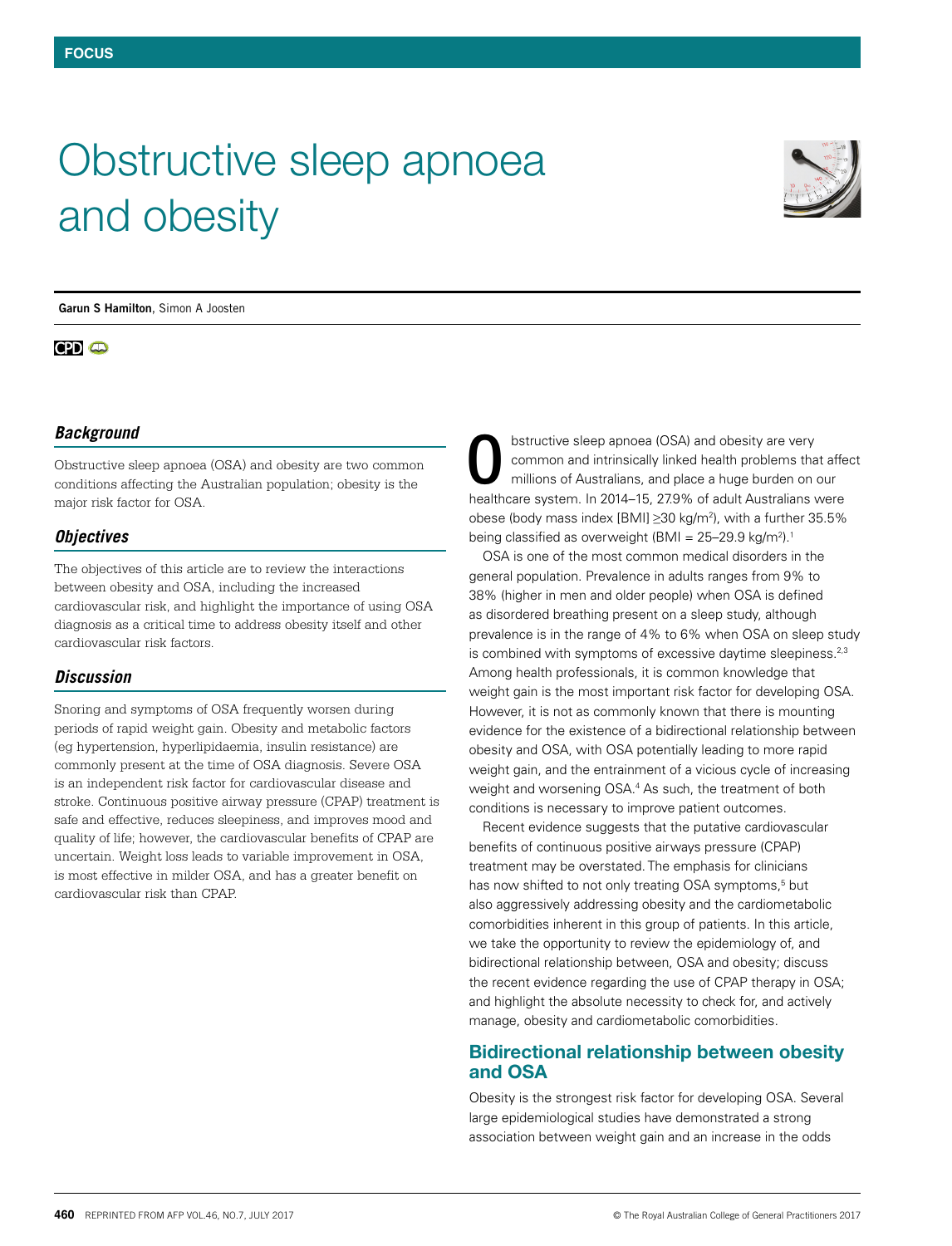of developing OSA. It is estimated that 58% of moderate-tosevere OSA is due to obesity.<sup>6–8</sup> Nevertheless, clinicians need to be aware of other risk factors, such as increasing age, male gender, perimenopausal or postmenopausal status in women and craniofacial abnormalities (eg retrognathic jaw).

More recently, clinicians are recognising that the development of OSA and its subsequent sleep fragmentation may contribute to accelerated weight gain. Many patients report rapid increases in weight in the year prior to OSA diagnosis.9 This rapid weight gain is frequently associated with increases in snoring intensity and OSA symptoms such as tiredness and daytime sleepiness. The exact mechanisms underlying this reciprocal relationship have not been fully elucidated. Mechanistic support for the concept largely comes from data showing that sleep deprivation states are associated with increases in commonly recognised appetite hormones, with subsequent altered eating patterns, including a preference for calorie-dense foods.4,10,11 This is not directly comparable to the complex physiological disturbance seen in OSA, and the area requires further research. Regardless of the potential mechanism, there is a window of opportunity to intervene and prevent the rapid weight gain associated with OSA. Recognition of this opportunity may have important flow-on benefits in preventing the worsening of snoring and OSA and the associated obesity-related comorbidities (eg hyperlipidaemia, hypertension, insulin resistance).

# **Association between obesity, OSA and cardiovascular disease**

Obesity and OSA share common cardiometabolic risks. There is very strong evidence linking OSA as an independent causative factor in the development of hypertension, with the risk increasing with OSA severity.12–14 Severe OSA (apnoea– hypopnoea index [AHI] ≥30 events/hour) has also been strongly associated with an increased risk of stroke, ischaemic heart disease, atrial fibrillation and excess mortality.15 By contrast, mild OSA (AHI = 5–15 events/hour) has not been clearly established as an independent cardiovascular risk factor, beyond the risk imposed by obesity itself. The data for moderate OSA (AHI = 15–30 events/hour) yield conflicting results, although the strongest signal is for a potential increased risk for stroke.<sup>16</sup> The potential cardiometabolic benefits of OSA treatment are controversial and will be discussed in subsequent sections; however, there is no doubt that severe OSA is an important biomarker of increased cardiovascular and cerebrovascular risk.

# Treatment of OSA

# CPAP therapy

For many years, the mainstay of treatment for OSA has been CPAP therapy. CPAP devices generate positive air pressure that pneumatically splints the upper airway open. The treatment requires the patient to wear a mask at night when asleep to

transfer the air pressure from the CPAP unit to the upper airway. CPAP is a wonderful treatment in that it is safe and highly efficacious. Snoring is universally resolved and, in most cases, the OSA is effectively treated, with many studies demonstrating reductions in daytime sleepiness and depression scores, and improvement in quality of life.<sup>17</sup> However, CPAP is relatively poorly tolerated, with approximately 50% of patients unable or unwilling to use the treatment in the long term.<sup>18,19</sup> Alternative treatments to CPAP (eg mandibular advancement splints, upper airway surgery) may be effective, but there are no good predictors of response and response rates in patients who are morbidly obese (BMI >35 kg/m2 ) are very poor. In the past, one of the main motivating tools used to improve patient compliance with CPAP therapy was encouragement based on the idea that increased CPAP usage would result in improved energy levels, and an ability to exercise, eat better and lose weight. However, there is no evidence that CPAP itself promotes weight loss, and indeed, there is mounting evidence that the initiation of CPAP therapy may lead to a small amount of weight gain in a proportion of patients.<sup>20</sup> The observation that CPAP therapy itself does not help weight loss serves to emphasise the importance of addressing obesity itself. There is good evidence that weight-loss interventions remain successful when administered concurrently with CPAP therapy.<sup>21</sup>

One of the potential benefits of CPAP therapy is a reduction in cardiovascular disease, arrhythmias (eg atrial fibrillation) and stroke. There is good evidence that treating OSA with CPAP or mandibular advancement splints can lead to small improvements in blood pressure.22 The benefit is particularly strong for those with more severe hypertension or OSA at baseline. The effect size with CPAP is smaller than that seen with antihypertensive medication, but there is likely to be a synergistic benefit when the two are used together.23 The benefit of CPAP for other cardiovascular diseases is less clear. Many observational cohort studies have found that in severe OSA, adherent CPAP usage (average use >4 hours/night) is associated with a lower likelihood of stroke, fewer cardiovascular events, reduced atrial fibrillation burden (particularly following cardioversion or trans-catheter ablation) and improved survival.15

However, two recently published large randomised controlled trials failed to demonstrate an improvement in the risk of cardiovascular disease or stroke with CPAP therapy.<sup>5,24</sup> It must be emphasised, however, that these studies excluded patients who were severely sleepy (Epworth Sleepiness Score ≥16) and those with severe oxygen desaturation. These studies were also not designed to assess the effect of CPAP on atrial fibrillation. The trials also reiterated the symptomatic benefits of CPAP therapy, with CPAP improving quality of life and reducing sleepiness and depression, even in those who did not rate themselves as excessively sleepy (based on the ESS) prior to therapy.5 It also is unclear from these trials whether the lack of benefit was due to poor CPAP adherence, as there was a suggestion in one study of cardiovascular benefit in those who used CPAP for >4 hours/night.<sup>24</sup>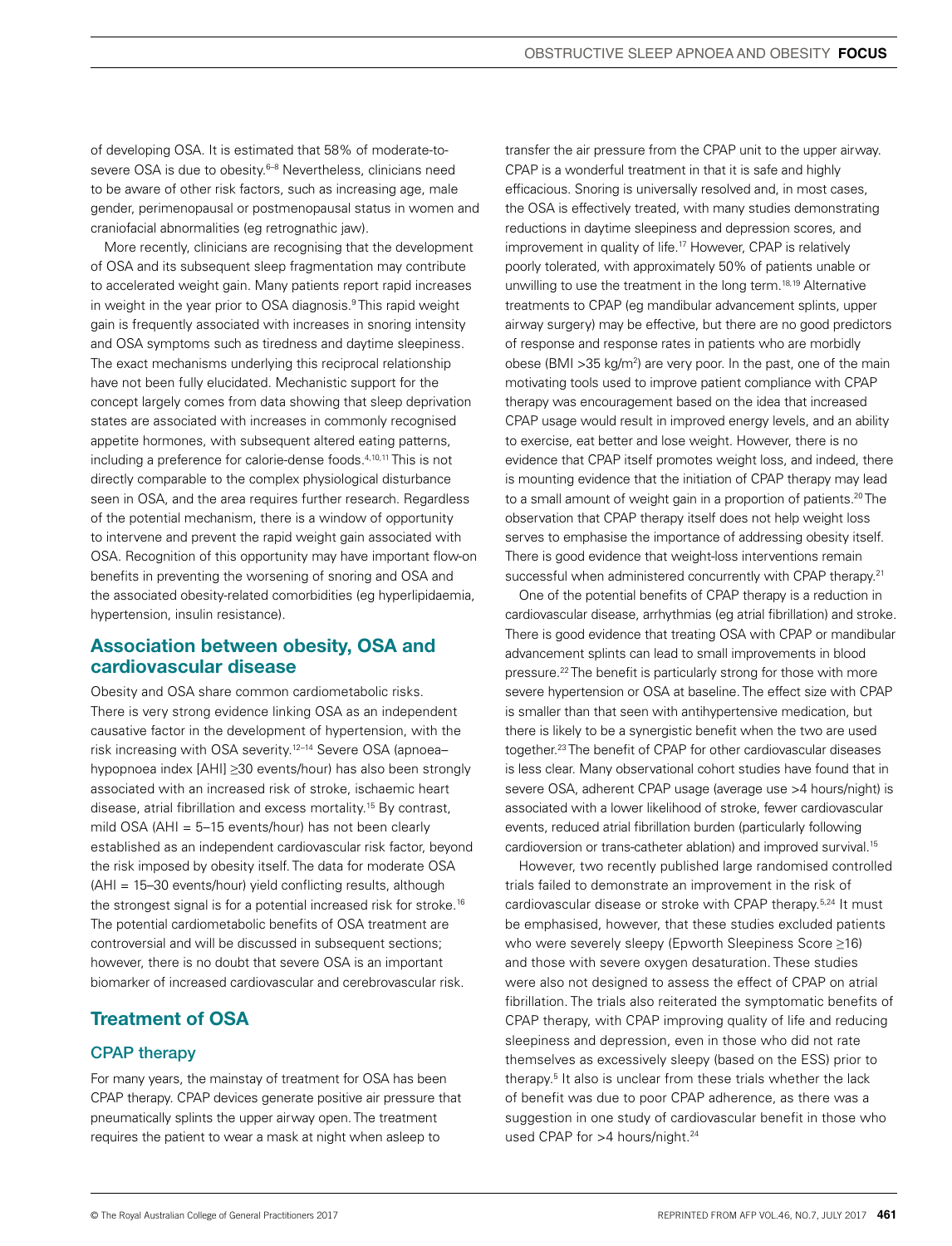#### **Table 1. Comparison of effectiveness between CPAP and weight loss for the treatment of obstructive sleep apnoea**

|                            | <b>CPAP</b>                          | <b>Weight loss</b> |
|----------------------------|--------------------------------------|--------------------|
| Success at normalising AHI | Very high                            | Low                |
| Long-term adherence        | $~10\%$                              | $~25\%$ *          |
| Daytime symptoms           | $\downarrow\,\downarrow\,\downarrow$ |                    |
| Snoring                    | $\downarrow\,\downarrow\,\downarrow$ |                    |
| Hypertension               |                                      |                    |
| Cardiovascular risk        | $?^{\dagger}$                        |                    |
| Stroke risk                | $?^{\dagger}$                        | 2                  |
| Diabetes control           | $\gamma$                             |                    |
| Mortality                  | $?^{\dagger}$                        |                    |

*\*Data from Look AHEAD study where 26.7% of subjects undergoing intensive lifestyle intervention maintained ≥10% weight loss at eight years29 † Possible benefits for adherent users >4 hours/night with severe obstructive sleep apnoea*

*AHI, apnoea hypopnoea index; CPAP, continuous positive airway pressure* 

The take-home message from these results is that there should be a low threshold for a trial of CPAP therapy in moderate-tosevere OSA, or in OSA of any severity that is associated with significant symptoms. If individual patients do not experience symptomatic benefit and struggle to use the treatment, they should be referred to a sleep specialist or clinic experienced in troubleshooting CPAP and other sleep-related problems. A proportion of patients with OSA will continue to struggle and will stop CPAP, without excessive concern from a cardiovascular-risk perspective, as long as other risk factors are being addressed. Importantly, this does not relate to patients with superimposed complex comorbidities, such as congestive heart failure or obesity hypoventilation syndrome with associated respiratory failure. These patients require ongoing management via specialised clinics.

#### Management of obesity and metabolic comorbidities

Given that CPAP neither contributes to weight loss nor convincingly improves cardiovascular morbidity, aggressive management of obesity is crucial in patients with OSA. The benefits of weight loss on improving blood pressure, insulin resistance, lipid profile and vascular inflammation are well established.25 Furthermore, a recent randomised controlled trial demonstrated that weight loss leads to greater cardiovascular risk factor reduction than CPAP therapy, highlighting the importance of combining the two therapies (Table 1).<sup>26</sup>

# **Weight loss as a treatment for OSA**

The effectiveness of weight loss on OSA itself is critically dependent on the severity of the underlying OSA at diagnosis. In patients with mild-to-moderate OSA, medical weight loss leading to approximately 10% excess weight reduction frequently leads

to symptomatic and metabolic improvements. AHI often improves significantly, although OSA is only 'cured' (AHI <5 events/hour) in a minority of patients.<sup>27</sup>

Given that mild OSA is not established as an independent cardiovascular risk factor, whether the residual, mild OSA requires any further treatment depends on the extent and severity of ongoing symptoms of tiredness and sleepiness, and whether there is ongoing disruptive snoring. However, in those with severe OSA at baseline, the benefits of weight loss with respect to the OSA itself are less clear. Weight loss (either through medical or surgical means) has an unpredictable effect on OSA.27,28 Some patients will experience significant or even substantial improvements in AHI; however, for the majority, there is ongoing moderate-to-severe OSA and most will still require CPAP therapy.

Nevertheless, weight loss commonly leads to sleep-related symptomatic improvements that are independent of the change in AHI.<sup>28</sup> This improvement in quality of life, and the well-established cardiovascular benefits of weight loss, highlight the importance of actively targeting obesity at the time of OSA diagnosis.

### **Conclusion**

OSA diagnosis in patients who are obese (particularly when actively gaining weight) is a critical time for intervention – for the obesity and OSA. CPAP (and other treatments such as mandibular advancement splints) are effective at safely improving symptoms, quality of life and mood and, overall, lead to a small improvement in blood pressure. Adherent CPAP usage (>4 hours/night) may improve cardiovascular and stroke risks in those with severe OSA. However, overall, there is currently no convincing evidence that CPAP independently modifies cardiovascular risk. Therefore, addressing obesity with a dedicated weight-loss intervention is